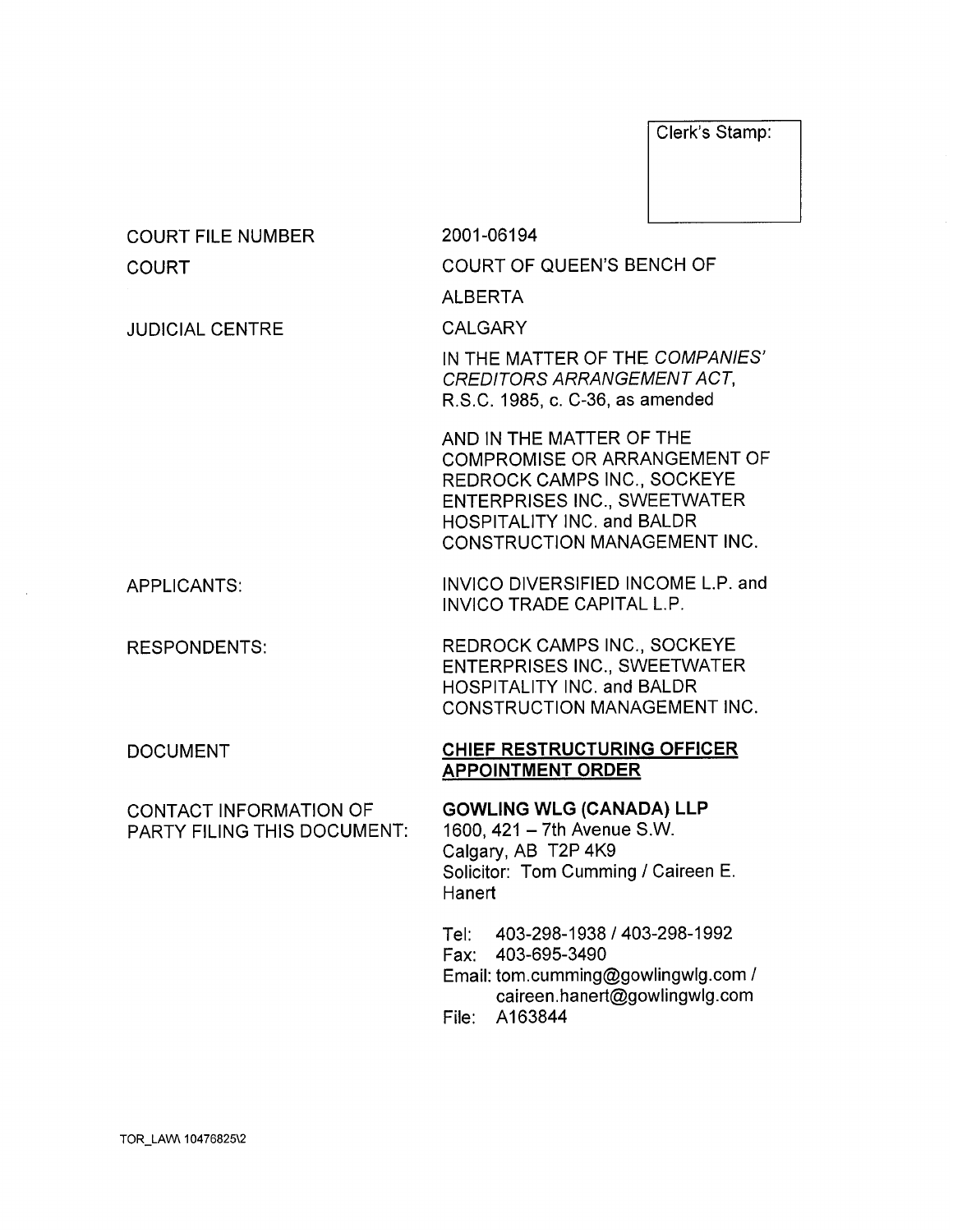| DATE ON WHICH ORDER WAS PRONOUNCED: |
|-------------------------------------|
| NAME OF JUDGE WHO MADE THIS ORDER:  |
| LOCATION OF HEARING:                |

| October 9, 2020            |  |
|----------------------------|--|
| <b>Justice Neufeld</b>     |  |
| <b>Calgary Court House</b> |  |

UPON the application of Invico Diversified Income L.P. And Invico Trade Capital L.P. (collectively, the "Applicants"); AND UPON having read the Application filed by the Applicants on October 5, 2020, the Affidavit of Christian Wutzke affirmed October 5, 2020 (the "Wutzke Affidavit"); and the Affidavit of Service of Sarah Aaron sworn October 5, 2020, filed; AND UPON HEARING the submission of the Applicants' counsel, counsel for the Monitor, counsel for the Respondents, and those other persons listed on the counsel slip, no one appearing for any other person on the service list, although properly served as appears from the Affidavit of Service, filed; IT IS HEREBY ORDERED AND DECLARED THAT:

## **SERVICE**

1. The time for service of the notice of application for this order (the "Order") is hereby abridged and deemed good and sufficient and this application is properly returnable today.

## APPOINTMENT OF CHIEF RESTRUCTURING OFFICER

- 2. David Hawkins is appointed as Chief Restructuring Officer (the "CRO") of Redrock Camps Inc. ("Redrock") and Sockeye Enterprises Inc. ("Sockeye").
- 3. The engagement letter appointing David Hawkings as CRO of Redrock and Sockeye (the "Engagement Letter") is approved in the form and content attached as Exhibit D to the affidavit of Christian Wutzke, affirmed October 5, 2020, subject to such minor amendments as the parties agree to, and with consent of the Monitor.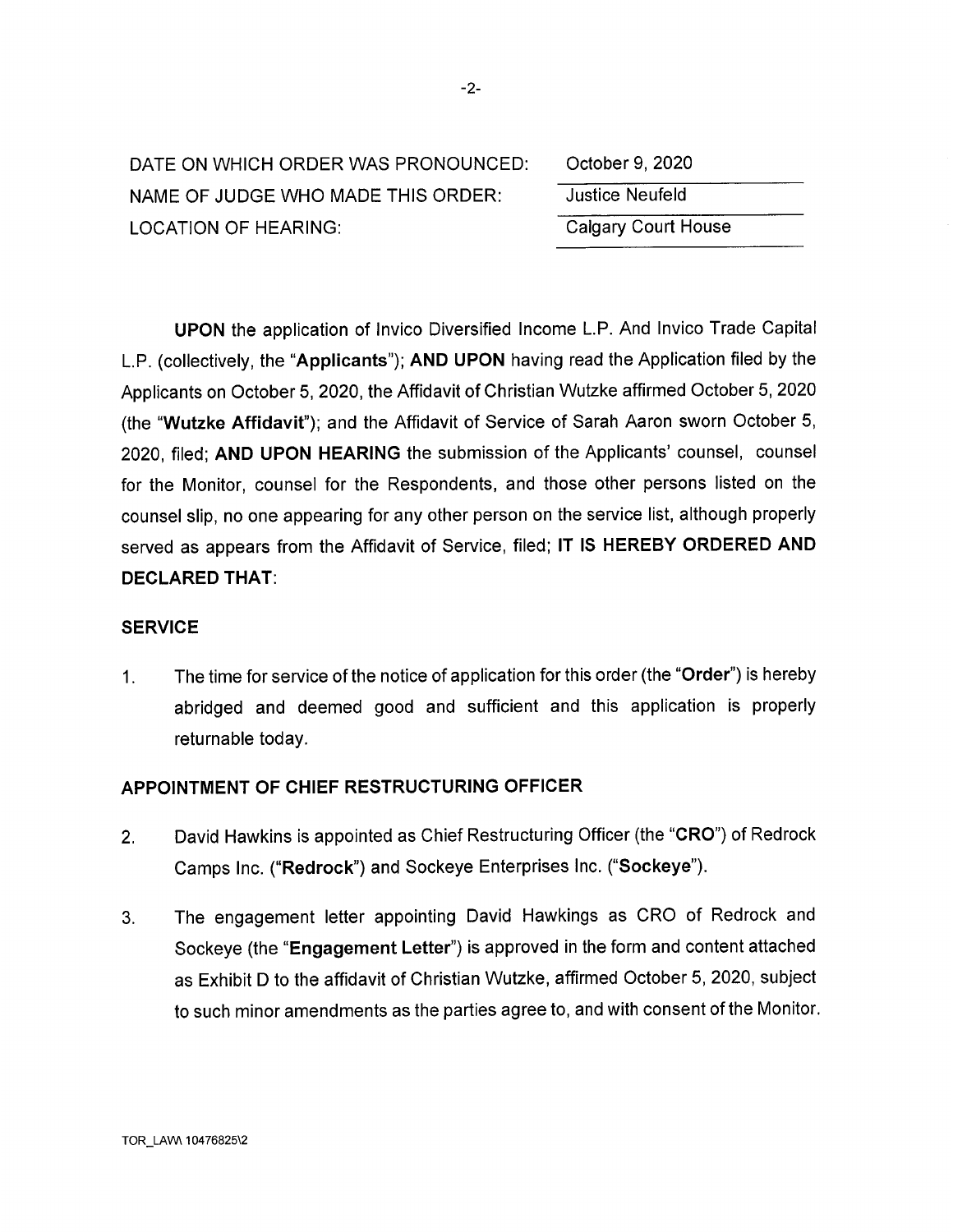- 4. The Monitor is empowered to execute an Engagement Letter with the CRO on behalf of Redrock.
- 5. The parties are authorized to perform all of their obligations pursuant to the Engagement Letter.
- 6. The CRO's indemnity, as set out in the Engagement Letter, is secured by the Directors' Charge set out at paragraph 23 of the Amended and Restated Initial Order.
- 7. In addition to the rights and protections afforded to the CRO by this Court, the CRO shall not be deemed to be a director, officer or trustee of the Respondents.
- 8. The CRO shall not take possession of the Respondents' current and future assets, undertakings and properties of every nature and kind whatsoever, and wherever situate, including all proceeds thereof (the "Property") and shall not, by fulfilling its obligations hereunder, be deemed to have taken or maintained possession or control of the Business or the Property, or any part thereof.
- 9. In additional to the rights and protections afforded to the CRO by this Court, the CRO shall not incur any liability or obligation as a result of its appointment or the carrying out of the provisions of this Order, save an except for any liability or obligation incurred as a result of the CRO's gross negligence or wilful misconduct.
- 10. No action or other proceeding shall be commenced directly, or by way of counterclaim, third party claim or otherwise, against or in respect of the CRO, and all rights and remedies of any Person against or in respect of the CRO are hereby stayed and suspended, except with written consent of the CRO and the Monitor. Notice of any such motion seeking leave of this Court shall be served upon the CRO and the Monitor at least seven (7) days prior to the return date of any such motion for leave.